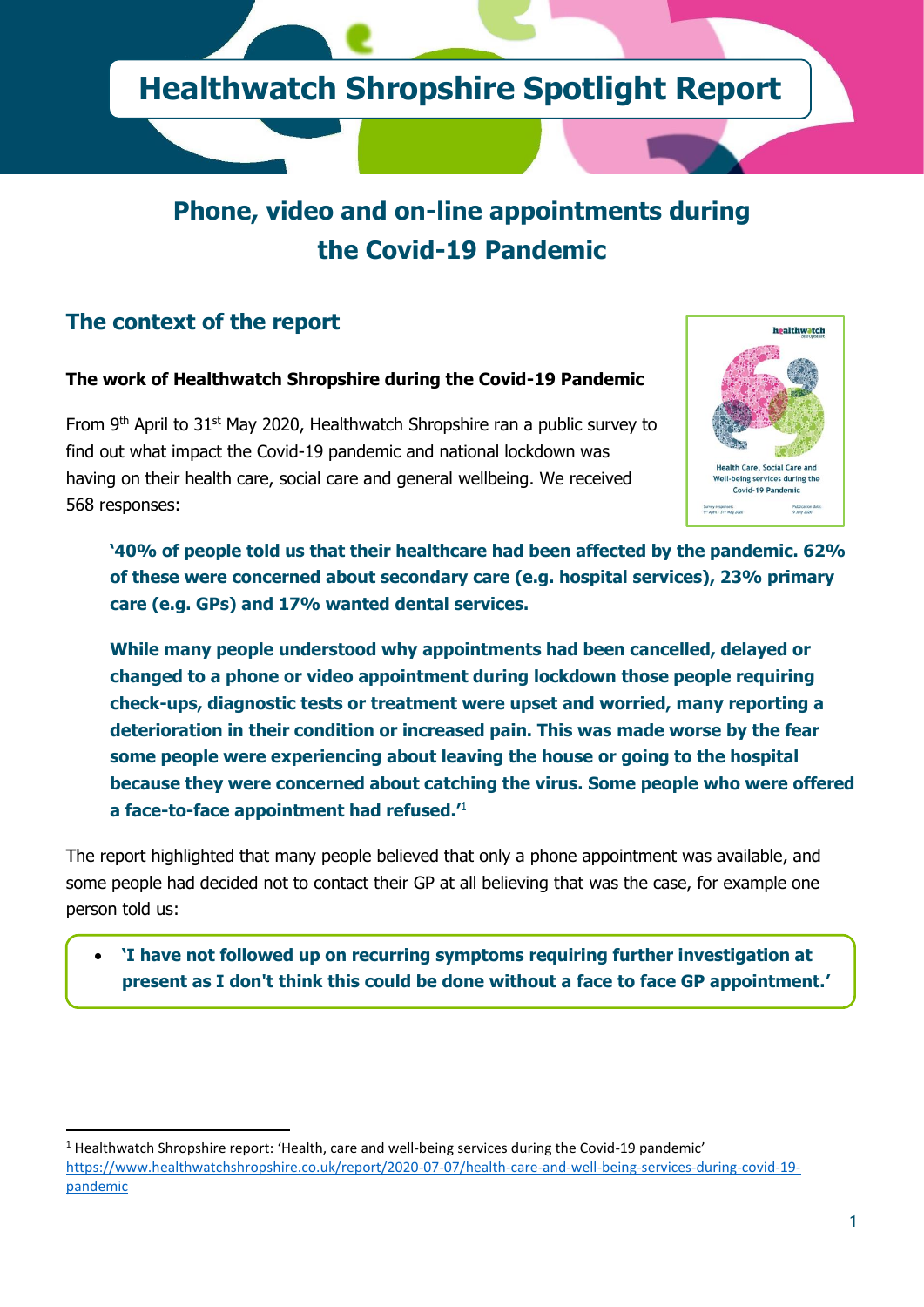We made five recommendations to the health and social care system, including:

**Recommendation 1: 'Provide the population with clear information about the services available and what is being done to make sure services are safe to ensure people feel confident to use them (e.g. GP practices – people will be offered a face-to-face appointment if necessary).'**

#### **The Shropshire, Telford & Wrekin Sustainability & Transformation Partnership (STP) response to the NHS Long Term Plan**

As the country moved out of lockdown the NHS and social care was tasked with working towards returning to delivering 'normal' services as far as possible within the national restrictions, e.g. social distancing. This has coincided with health and care systems across the country being tasked with starting to implement the NHS Long Term Plan published in 2019 by producing their own local long-term plan and starting to make changes to how services are delivered.

This has been difficult because the Shropshire, Telford & Wrekin Long Term Plan has not yet been published. Despite this the local STP decided that when bringing back services they would return to the 'normal' way of delivering services if that was best for the population and in-line with the priorities of the long term plan. When things had already changed to a way of working that supported the national NHS and local plan it would be kept or allowed to continue to develop, for example changing the way people access appointments.

The NHS Long Term Plan states:

**'GP practices and hospital outpatients currently provide around 400 million face-toface appointments each year. Over the next five years, every patient will have the right to online 'digital' GP consultations, and redesigned hospital support will be able to avoid up to a third of outpatient appointments - saving patients 30 million trips to hospital, and saving the NHS over £1 billion a year in new expenditure averted.'** 2 (p.6)

The ambition being that:

**'Digitally-enabled primary and outpatient care will go mainstream across the NHS - Digital technology will provide convenient ways for patients to access advice and care. [] Then, building on progress already made on digitising appointments and** 

<sup>2</sup> NHS Long Term Plan: <https://www.longtermplan.nhs.uk/wp-content/uploads/2019/08/nhs-long-term-plan-version-1.2.pdf>





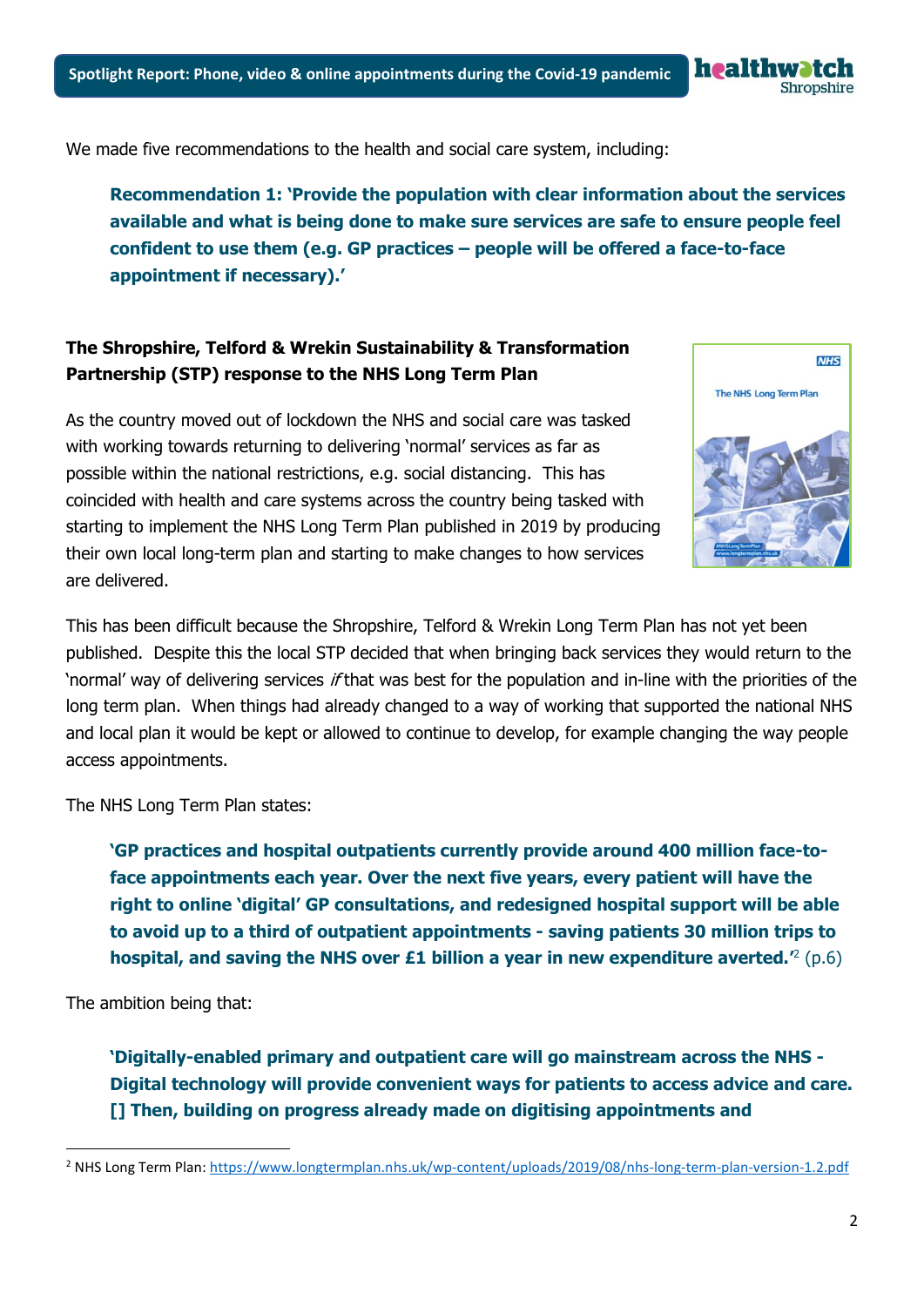healt

**prescriptions, a digital NHS 'front door' through the NHS App will provide advice, check symptoms and connect people with healthcare professionals – including through telephone and video consultations. Patients will be able to access virtual services alongside face-to-face services via a computer or smart phone.** 

**New digital-first primary care is proving convenient and popular and is bound to grow.'**  (p.25-26)

When the country went into lockdown the need to quickly move towards 'virtual' appointments became one way that health and social care services could continue to try to meet the needs of the population. For example, all GP practices moved to offering phone, video or online appointments as a way of triaging<sup>3</sup> patients and making sure only those patients who needed to be seen face-to-face would come into the practice. However it was also acknowledged that at this time, in this rural county with an ageing population, not everyone has reliable access to the internet and a mobile phone signal and many people do not have the necessary technology (e.g. a smart phone) or want to use it. Despite this the NHS Long Term Plan and local plan means there is pressure to continue with the 'digital first<sup>4</sup> approach as we move out of the Covid-19 restrictions.

## **What we did**

We decided to ask the public to share their views and experiences of phone, video and online appointments during the pandemic. We expected to receive a range of responses including positive experiences and hear about some of the barriers that people face when moving to virtual appointments. We hoped that by highlighting this issue we could also help to make people aware of how these appointments should be being used by services, e.g. not replacing face-to-face appointments when a person needs to be seen.

The responses we report on here were received between  $18<sup>th</sup>$  June and  $1<sup>st</sup>$  October 2020.

The full comments will be shared with providers.



If you have a view or experience of phone, video or online appointments that you would like to share with Healthwatch Shropshire please go to our website at:

[https://www.healthwatchshropshire.co.uk/telephone-and-online-appointments-here](https://www.healthwatchshropshire.co.uk/telephone-and-online-appointments-here-stay)[stay](https://www.healthwatchshropshire.co.uk/telephone-and-online-appointments-here-stay) Or see the Contact details on page 14 of this report.

<sup>&</sup>lt;sup>3</sup> 'Triage is the process of quickly examining sick or injured people [] so that those who are in the most serious condition can be treated first.' <https://www.collinsdictionary.com/dictionary/english/triage>

<sup>4</sup> NHS Long Term plan, p.26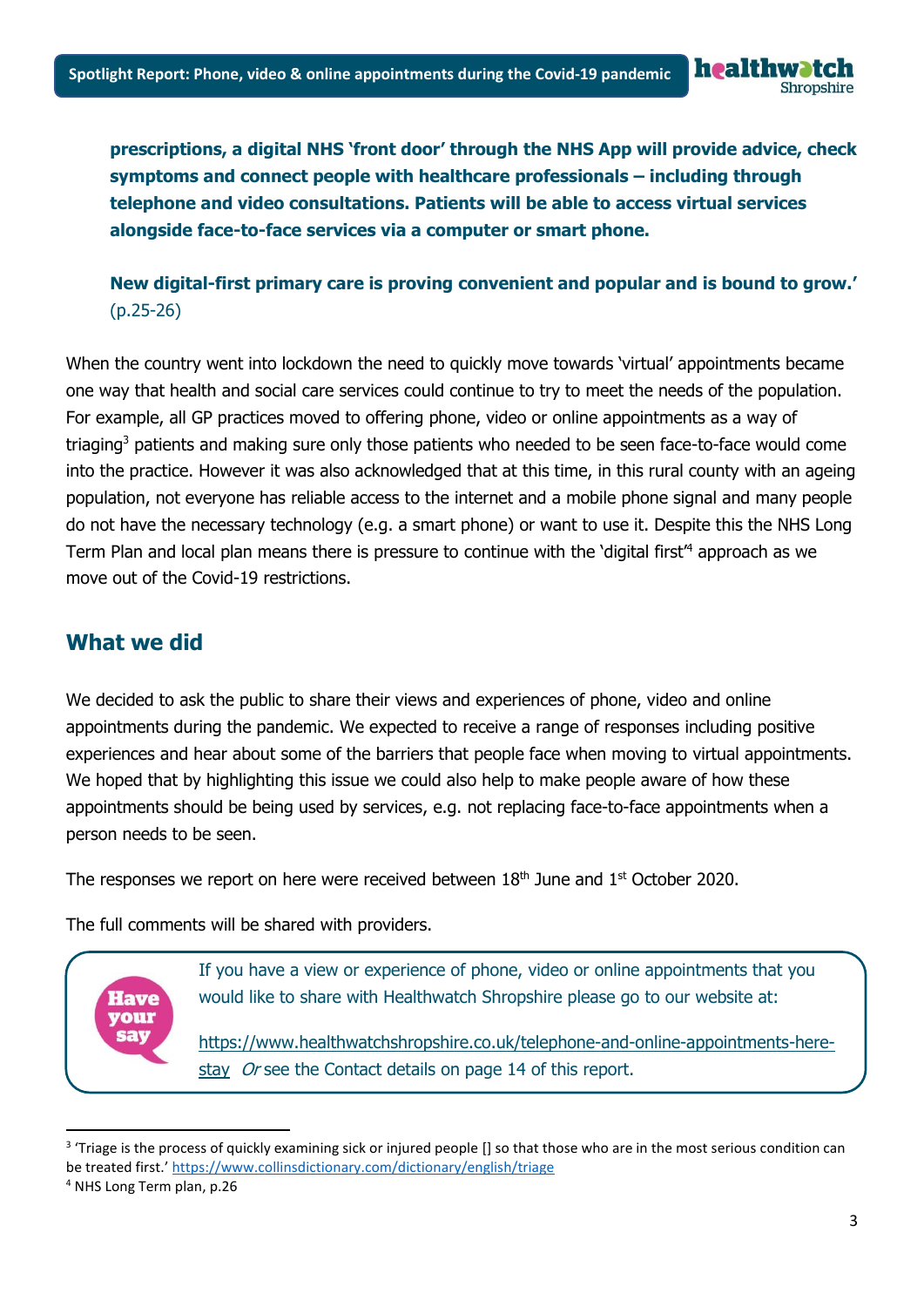## **What people told us**

This report summarises 73 experiences from 61 people. The experiences relate to primary, secondary and community services with the majority (67%) relating to GP practices.



People shared views and experiences of different types of 'virtual' appointment. The majority (68%) had been telephone appointments. Nine experiences related to when people had spoken to a doctor, nurse or other professional using more than one method, e.g. e-Consult<sup>5</sup> followed by a telephone call.



<sup>&</sup>lt;sup>5</sup> 'e-Consult is a way to contact your own NHS GP practice online' <https://econsult.net/nhs-patients>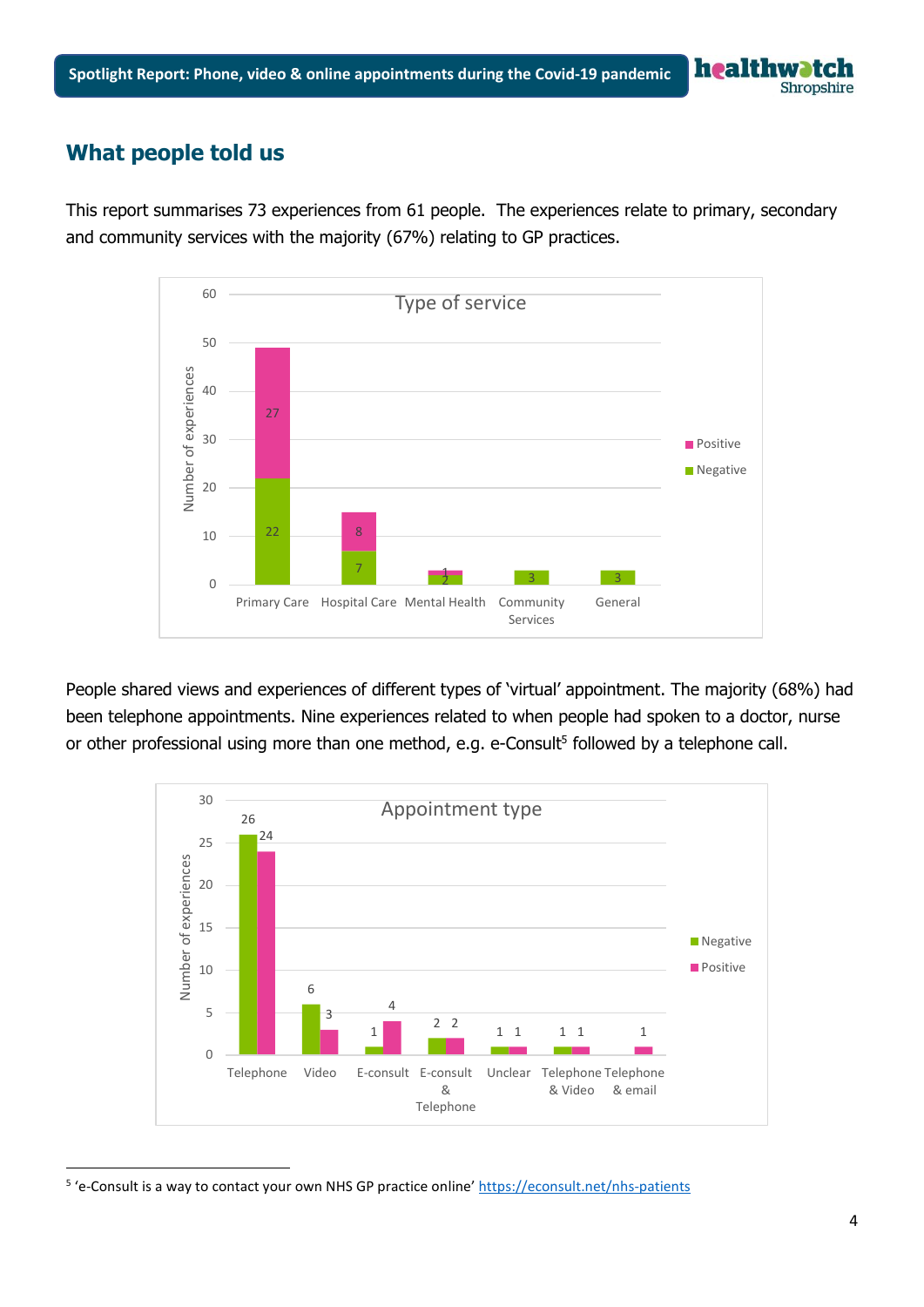## **Phone appointments**

#### • **The positives**

People reported a number of advantages to being able to speak to a Dr/Consultant or other specialist over the phone, including:

- $\checkmark$  Avoiding an unnecessary appointment (including follow-up outpatient appointments)
- $\checkmark$  Avoiding a long or difficult journey
- $\checkmark$  Saving time (more efficient)
- $\checkmark$  Being referred to the most appropriate professional
- $\checkmark$  Reduction in anxiety
- $\checkmark$  Avoiding going into an environment where you might catch Covid-19 or another disease

#### Sample positive comments:

- **'The telephone appointment with the doctor before an appointment at the surgery resolved if there was a need to see a doctor without wasting time and also immediately put my mind at rest. Excellent service when you really don't feel well.'**
- **'I had a consultation and MRI just before lockdown. Because of the lockdown I had a telephone appointment booked with the consultant and he talked me through the outcome of the MRI. This saved me a two hour round trip and was excellent.'**
- **'Physio was great. Spent 30 minutes on the call and great videos sent by email to follow. Had a fall, initial telephone assessment then a visit to the doctor – very thorough.'**
- **'I had to have two telephone consultations with my GP for my children. It was fast and very efficient. Living rurally, it was good not to drive and wait days for an appointment.'**
- **'GP call back via phone calls has been positive and resolved issues. Obviated need for visit to the surgery as I am shielding.'**

#### • **The concerns**

People expressed a range of concerns about the move to phone appointments, including:

o Difficulties getting through on the phone, including the cost of the phone call when waiting in a queue



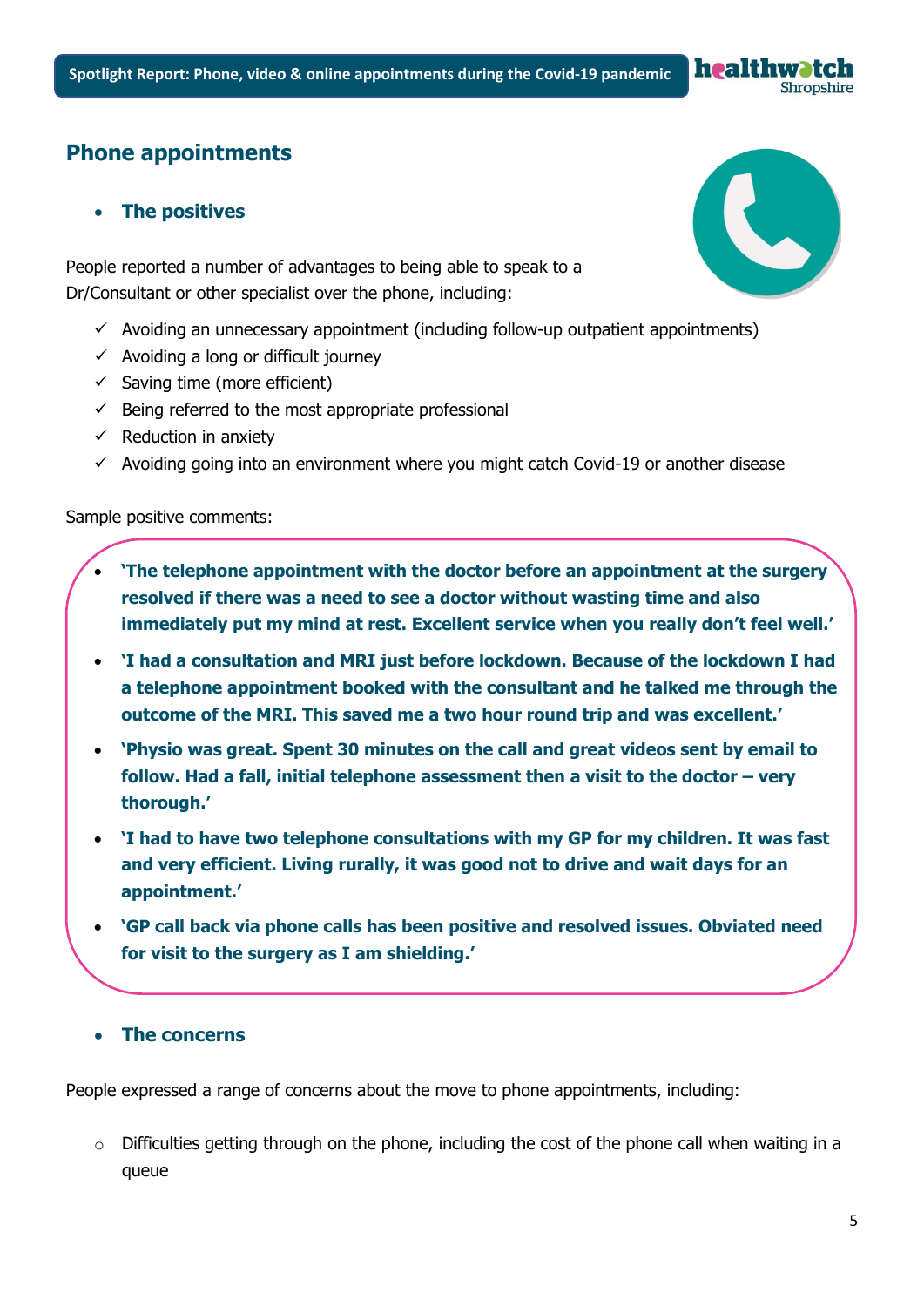- o Difficulty in getting to speak to a doctor or receive appropriate treatment
- $\circ$  Difficulty in arranging an appointment at a convenient time/not knowing when the call will happen
- o Receptionists being seen as 'gate keepers'
- $\circ$  Concern that some patients do not want to discuss symptoms over the phone, with the receptionist (e.g. worries about confidentiality) but also the doctor or nurse due to embarrassment
- o Concerns that receptionists do not have the experience or training to respond appropriately to patient concerns, particularly around mental health, or take down patient information correctly
- o Concern that some patients would be disadvantaged because of their lack of access to the internet and technology, particularly older patients
- $\circ$  Difficulties that some people have with using the phone, including people with hearing impairments or communication difficulties
- o Concerns that staff do not have the skills to have an effective telephone consultation
- o Lack of time, feeling rushed and unable to ask questions
- $\circ$  Concerns about making a diagnosis without seeing the patient and relying on the information given by the patient
- $\circ$  Patients not receiving the support of a family member, friend or carer when the appointment is over the phone, e.g. to explain symptoms

Sample comments about difficulties getting an appointment or speaking to a GP:

- **'The receptionist said that they would get the doctor to call me back. I had to phone again three times as I heard nothing, and the doctor still wouldn't speak to me. The next day I had to call an ambulance.'**
- **'Every time I ring I have to wait about 20 minutes to get through. When I do get through the receptionists are a little terse and sound stressed (understandably) and they say I have to go through e-Consult to get an appointment. I tried to do this but I couldn't do it. I rang back and they agreed to arrange a phone call but they asked an awful lot of questions which I feel is overstepping the mark for triaging, they are the things I want to talk to my GP about, not the receptionists. I asked to speak to a GP but didn't get a call back. I ended up in hospital with a lifethreatening condition.'**
- **'It was hard to get an appointment before the pandemic, now it's nearly impossible having to ring every morning to get an appointment is hard if you have to work for a living. How can a GP diagnose your condition over the phone?'**

**healthwatc**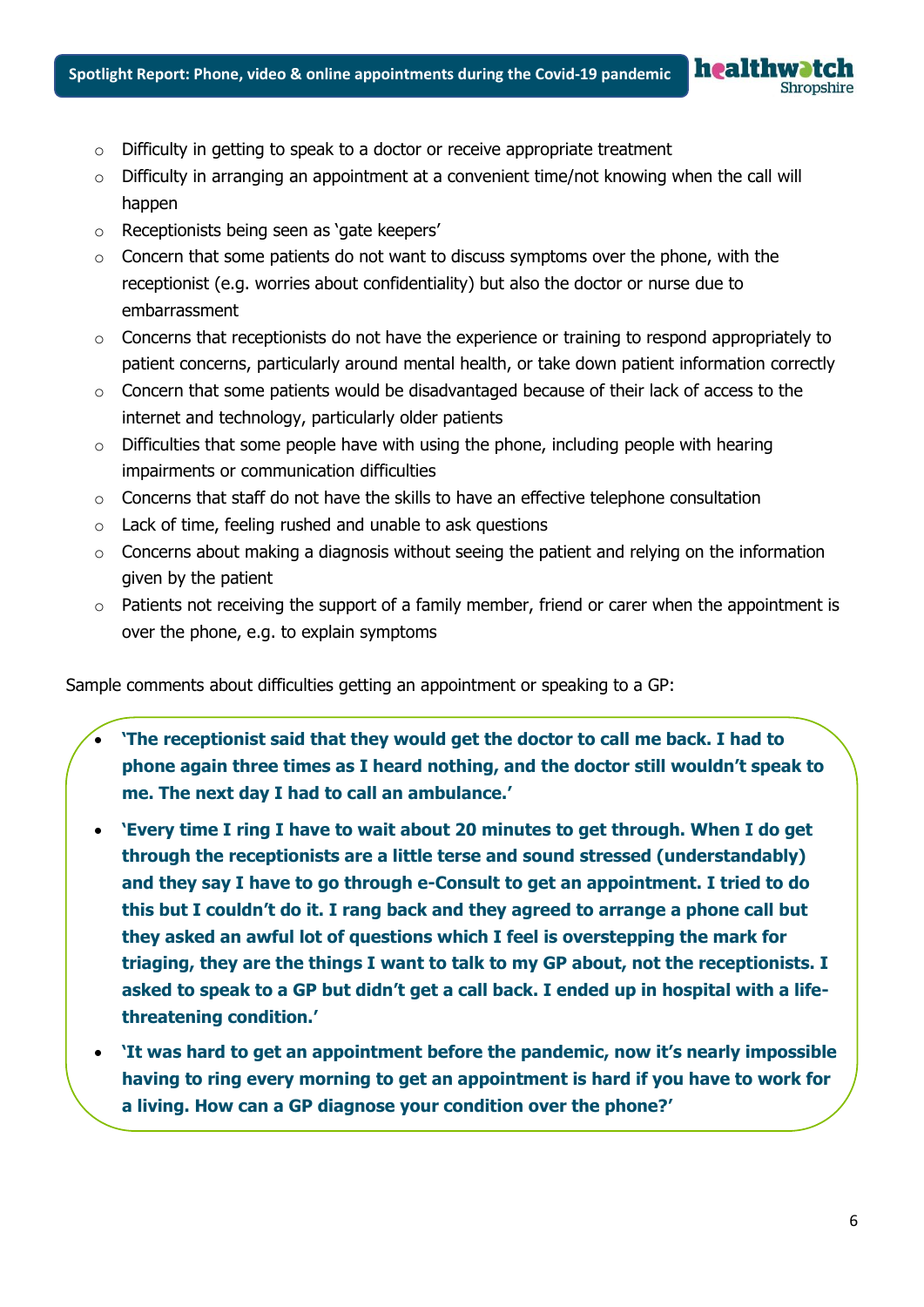Some people described their anxiety about having to explain symptoms over the phone and not being seen and the impact of this on their confidence in the treatment given:

healthwatc

**Shropshire** 

- **'Hard to express over the phone how ill someone is when they are so ill they haven't got the energy.'**
- **'You explain best you can but you should have an investigation, they should say 'pop in to put your mind at rest'. Examination is not just verbal should be physical as well for my problems.'**
- **'Needed physical therapy during Covid, they were polite and helpful, but I feel they are unable to diagnose properly and effectively to target treatment. My information given may not be correct in diagnosing. I am assuming I'm doing it correctly. Confidence level low to medium.'**

A number of people who had not needed to use services since the start of the pandemic were concerned that the move to phone, video or on-line appointment would put people off contacting their GP at all and increase the risk that conditions will become more serious before people seek treatment, for example:

- **'There are issues I might have made an appointment to discuss if I was assured of a face-to-face appointment, as in the past. Many people have various worries and concerns about something which is not acute, and consequently are reluctant even to contact a GP for fear of the issue being deemed "trivial". Of course the problem is that many trivial symptoms may have an underlying more serious cause. There will be many serious health problems missed if there is no alternative to "virtual" consultations.'**
- **'I don't like the idea of telephone and online appointments as I feel it shuts out the elderly patients. I have a neighbour who is 92 and she is too afraid to phone the doctor and have an appointment over the telephone so if she gets ill then she has isolated herself from the doctor.**

## • **The challenges for people with communication needs and mental health difficulties**

We heard from people with a range of communication needs including hearing impairment and Autism who described how challenging phone appointments can be. These experiences highlight the need for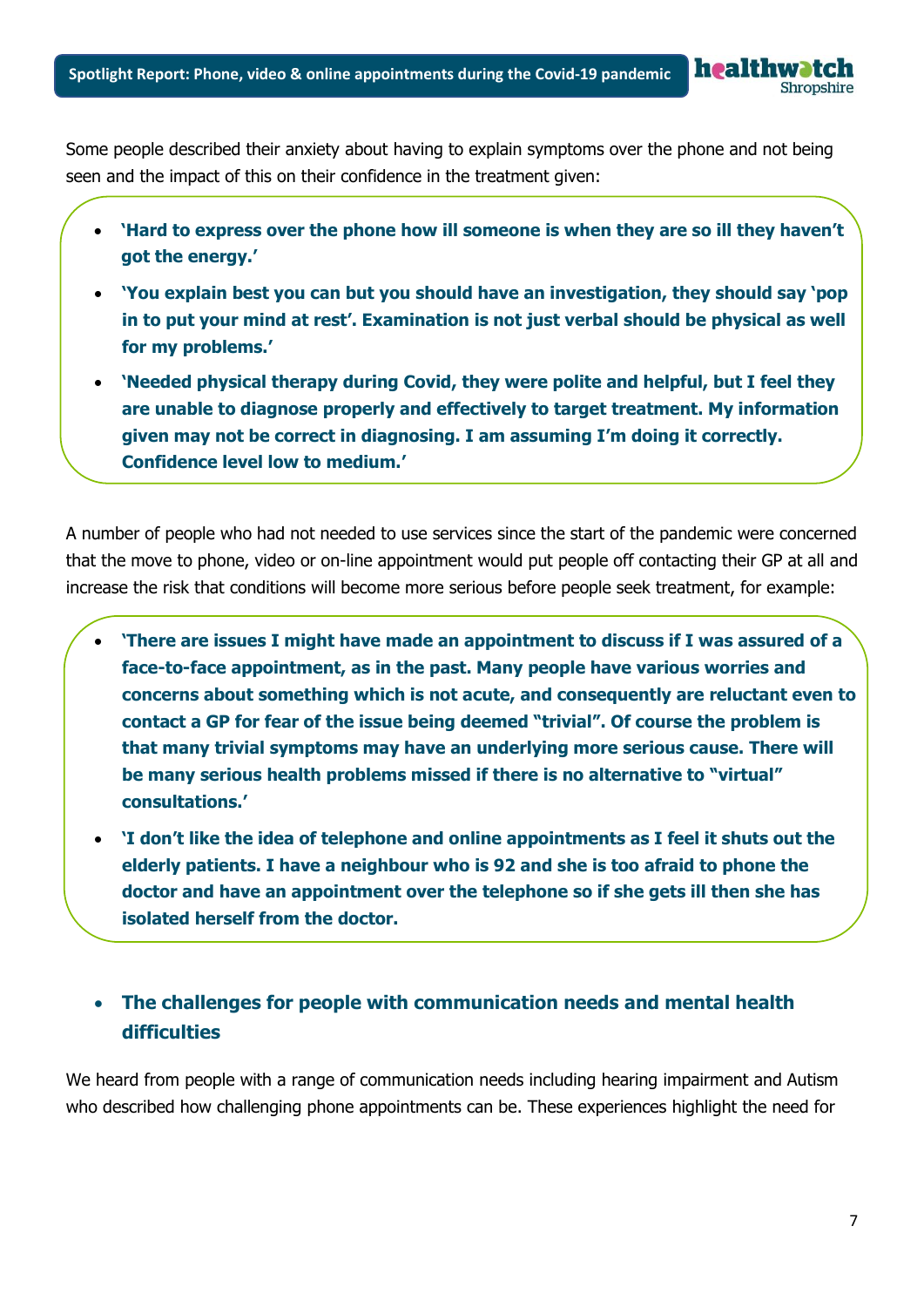healt **Shropshire** 

services to meet the requirements of the NHS Accessible Information Standard<sup>6</sup> and ask all patients and carers about their communication needs and preferences, record these and take them into account when offering appointments.

Sample comments from people who are deaf or have a **hearing impairment**:

- **'I am concerned that as a deaf person it is difficult enough having to contact services you require as I can't hear on the phone unless there is a mobile number you can text to or email address at the very least. I feel that deaf people and others with any type of disability are being forgotten. People are not Deaf Aware. I'm one of the lucky ones but my confidence is slowly being worn down. I speak for my deaf peers, those that can't speak, those that sign, those that only lipread, what about our rights, what about our mental health – this will get worse and the sad thing is no one really cares.'**
- **'I am deaf and even with two hearing aids telephone conversations are very difficult. I ended up writing to my doctor so I could mention all the things I wanted to know. The outcome was satisfactory eventually.'**
- **'I don't like to speak over the phone because I'm hard of hearing. I tried to get a GP appointment they said I would have to have a phone appointment but my son rang and told them that it would not be suitable for me and they agreed to give me a face-to-face. It would be better if my son didn't have to call about it.'**

A person with **Autism** told us:

• **'As I am autistic I don't like using the phone, this matter caused me major problems in getting to see a doctor. It took a long time to have access to the medical practice NHS email address then they did not respond, just kept sending me to 'askmyGP' <sup>7</sup> without giving any help to set up.** 

**I am learning disabled, things that I would like to see – all doctors, consultants and nurses to have public NHS email accounts and have a NHS directory of email addresses (controlled by the NHS), have a learning disabled ambassador (single point of contact, primary, community and hospital care) that will help to get the** 

<sup>&</sup>lt;sup>6</sup> 'The Accessible Information Standard directs and defines a specific, consistent approach to identifying, recording, flagging, sharing and meeting individuals' information and communication support needs by NHS and adult social care service providers.' (p.14) <https://www.england.nhs.uk/wp-content/uploads/2017/08/accessilbe-info-specification-v1-1.pdf> <sup>7</sup> <https://askmygp.uk/>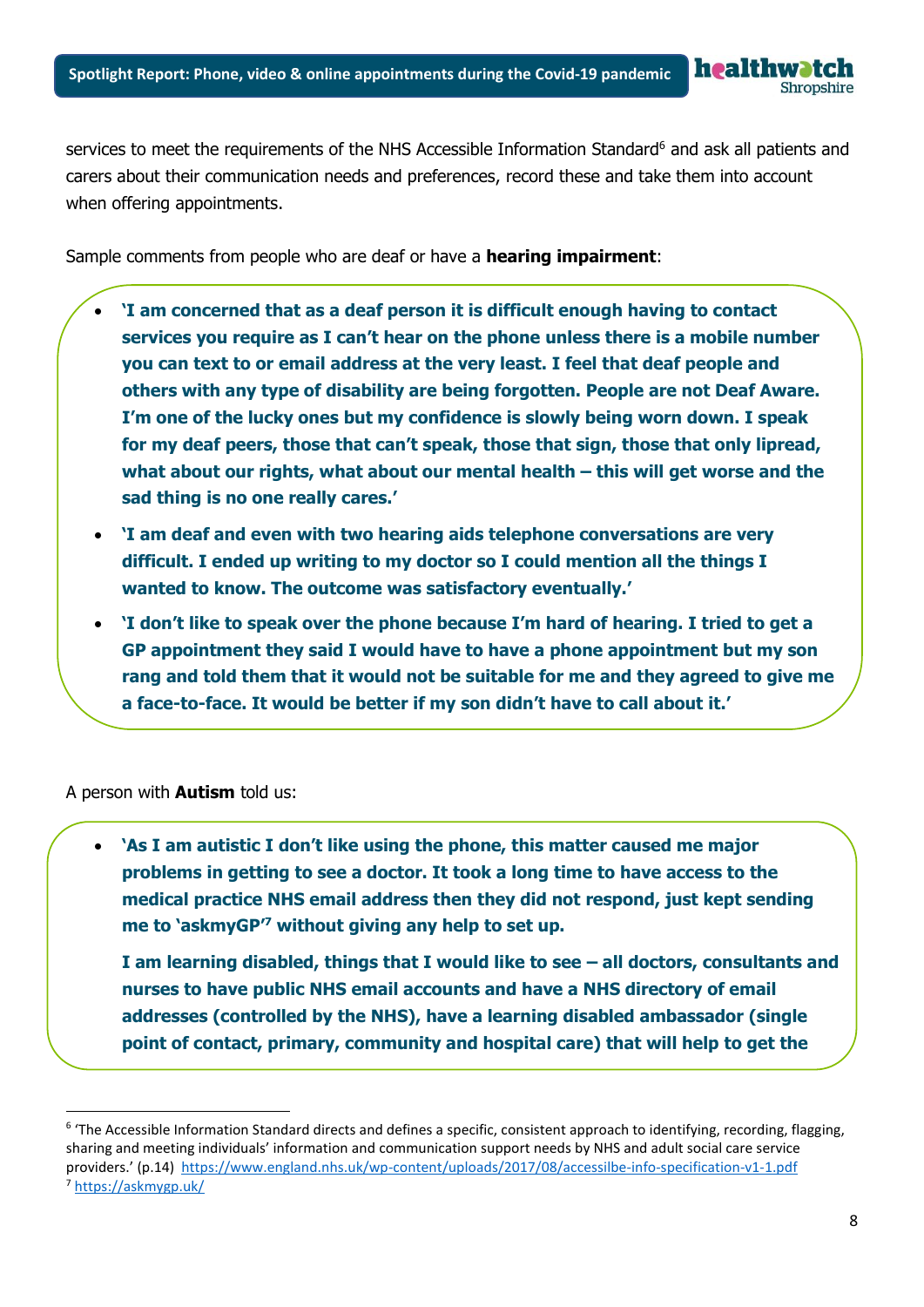**disabled person the right care or the right response, have an open marker<sup>8</sup> on all NHS files to say how a person wishes to be contacted, marker to say the person has extra medical needs when contacting the person (me).'**

We also heard from people whose anxiety or mental health means they find using the phone difficult putting them at risk of not asking for help when they need it, for example:

- **'Very hard to ring because of anxiety. Subsequently put it off for ages and have also ignored other issues to avoid the phone.'**
- **'A family member has been suffering with her mental health for a number of months now and today gained enough courage to call for an appointment with a GP to start getting help she desperately needs. After the way [they] were spoken to and made to feel by the receptionist it is making seeking help hard for someone who is already struggling with their mental health. When you are faced with barriers such as unhelpful receptionists who are untrained it can actually cause harm to patients, make them feel like there is no help available to them or even that they are not worthy of help, which in turn could lead to undesirable consequences.'**

#### • **The views of carers**

A number of carers described the challenges their loved one faces when only being able to have an appointment over the phone and their own frustrations and concerns, including:

- **'She said she is not happy about having a doctor's appointment over the phone, she wants to sit and see her doctor face to face, she cannot read someone's facial expression or body language over the phone.'**
- **'My parents are both in their 90s; Dad has terminal lung cancer and Mum is partially sighted with mild dementia and a history of falls. They have had very little input from their GP during lockdown and it has all been done over the telephone – as they are both hearing impaired this has not been easy. I appreciate that telephone / video appointments are much more convenient for GPs but I don't feel they always meet the needs of frail, elderly patients.'**

<sup>&</sup>lt;sup>8</sup> For more information about the NHS Accessible Information Standard please see the Healthwatch Shropshire report about how it has been implemented in GP practices published in 2018[: https://www.healthwatchshropshire.co.uk/report/2018-10-](https://www.healthwatchshropshire.co.uk/report/2018-10-01/accessible-information-standard-summary-enter-view-report-2018) [01/accessible-information-standard-summary-enter-view-report-2018](https://www.healthwatchshropshire.co.uk/report/2018-10-01/accessible-information-standard-summary-enter-view-report-2018)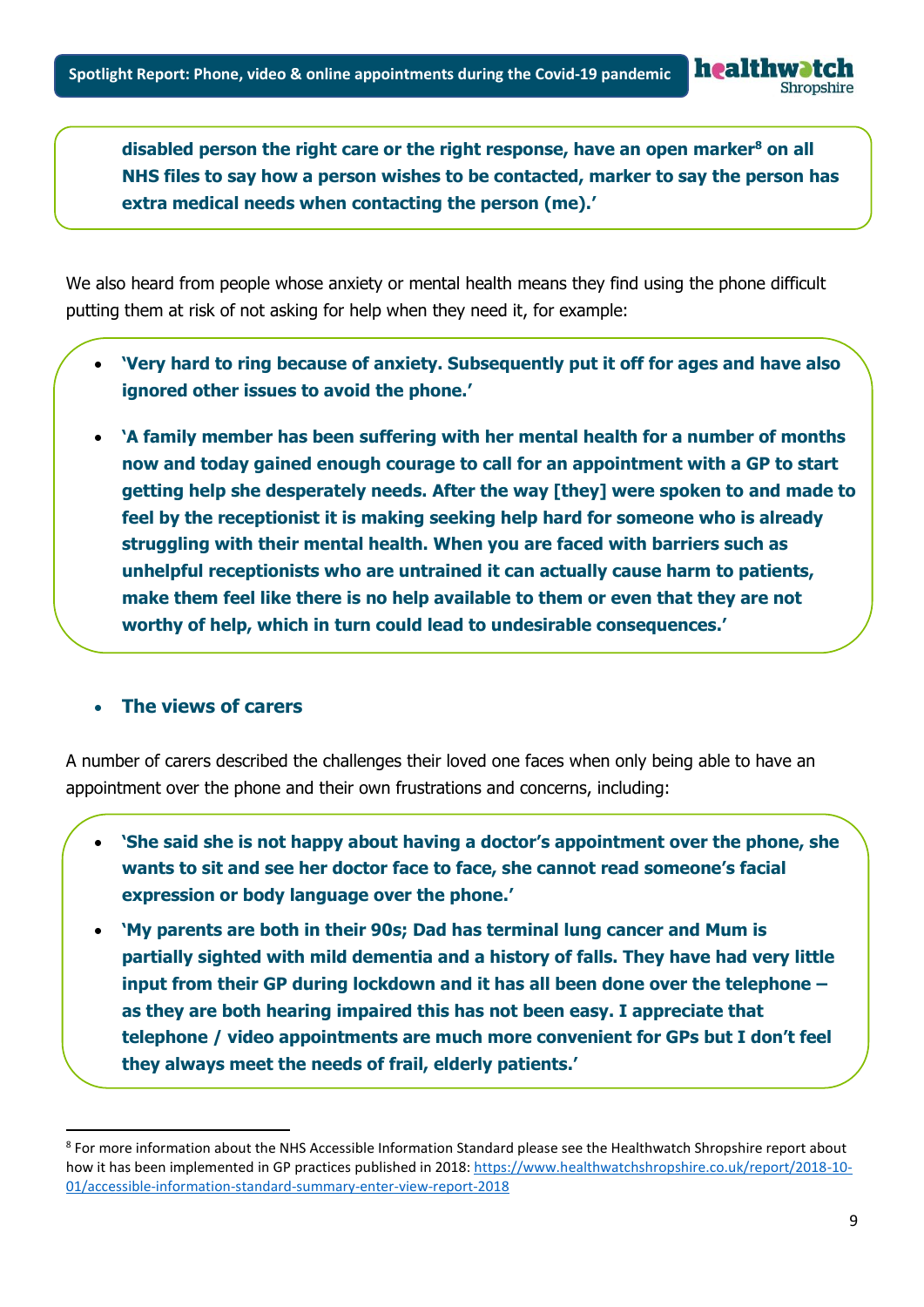• **'Absolutely shocking that my daughter who suffers from anorexia and has lost over 18kgs in under 4 months has not been seen face to face or monitored properly. Just a phone call a week telling her to weigh herself and check her BMI on the NHS website. No care plan, no bloods forms sent even though she is meant to have weekly blood tests. Given a number to ring if daughter is desperate but informed it might not be answered as there might not be anyone there.'**

• **'My husband is diabetic. As the consultant can't see the patients how does he know they are being honest when asked about their weight, etc.? Surely half the diagnosis is a doctor picking up on things he sees when he has a face-to-face consultation with someone. How much is being missed because it's all done over the phone?'**

Some carers highlighted the importance of them being able to take part in the consultation to support their family member or loved one:

- **'My daughter had a telephone appointment with her Psychiatrist and it was an unmitigated disaster. The psychiatrist wouldn't speak to me although he has met me before. My daughter can't do talking on the phone, she has communication difficulties. There was no information sharing on the phone. I felt that she needs her medication altered but he refused to do this. I feel that there is a training need in how to have an effective consultation on the phone – it is a different skill.'**
- **'Another dreadful experience for my adult daughter with complex needs. I am a carer. GP triage appointment very difficult. Daughter does not do well on the phone. Most people are not trained to be experts at detailing all their symptoms clearly. Often the first cause is not the real issue. Phone/video triage may work for some but less helpful for the vulnerable.'**
- **'Patients unable to convey how bad symptoms are. Need someone with them.'**

### **Video and on-line appointments**

• **On-line appointments**



healthwatch

Shropshire

Very few services give the public access to the email addresses of professionals and instead they might give them a general email address (e.g. for the GP practice) or permission to use a piece of software that allows them to message the service (e.g. e-Consult, askmyGP). The message is then passed on to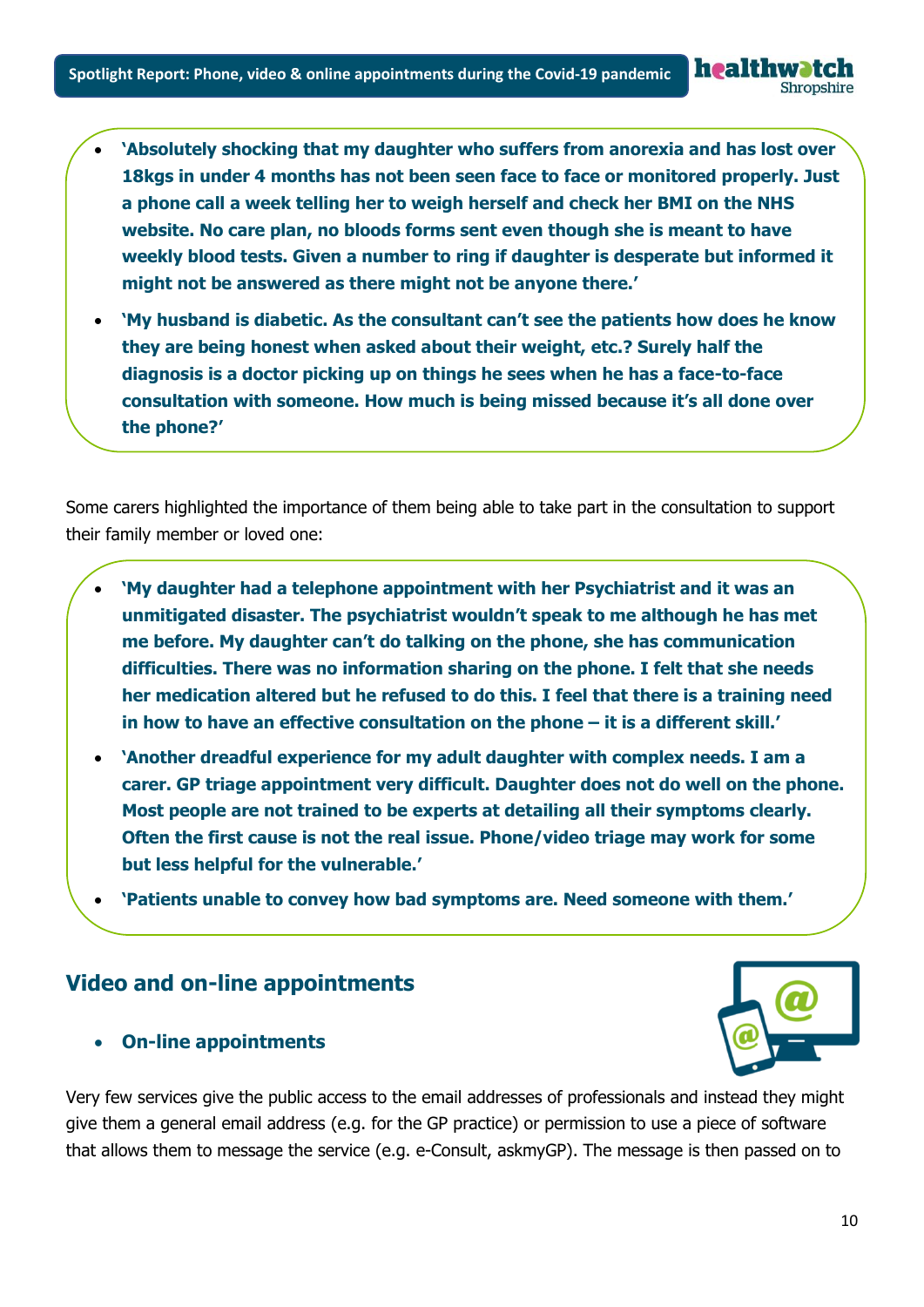the appropriate professional (e.g. physiotherapist, GP, social worker) who will arrange either to phone the person back or offer a video appointment.

People reported a range of experiences of using this technology, mostly positive.

Positive comments were around the speed in which a GP responded to a message, while negative comments were around lack of familiarity with the technology, or lack of access or necessary permission to use the service.

Examples of positive comments:

- **'e-Consult is excellent – quick and efficient and much better than waiting for an appointment to get a question answered.'**
- **'I used e-Consult and got a phone call from my GP later that say and had an appointment with him in the car park a few hours later. Very efficient.'**
- **'A bit long winded forms to complete and navigate to get onto the site for the not so regular user or non-smartphone/internet users. Very good that the doctor rang back promptly within 24 hours but you need to keep your phone on you and about you as it is not time specific when they call.'**
- **'e-Consult worked well. If I was unfamiliar with IT this would not have been possible.'**
- **'I used the online consultation facility. I received a phone call from a GP within 15 minutes of me submitting the form which led to blood tests and an ultrasound scan. I would certainly have waited longer without the option of the online/phone consultation.'**
- **'I used e-Consult to inform my doctor about a skin problem. I was able to attach a photo and answer a range of questions which narrowed down my condition. I was informed I would be contacted within 48 hours. I was given an appointment to visit a GP within 2 days.'**
- **'Doctor called and asked me to take a photo, said he would email me the link with a data sharing agreement form for the picture. Email arrived in 5 minutes with clear instructions about how to email the surgery back securely. 10 minutes later doctor phoned me back. Nothing to worry about. Really efficient and quick.'**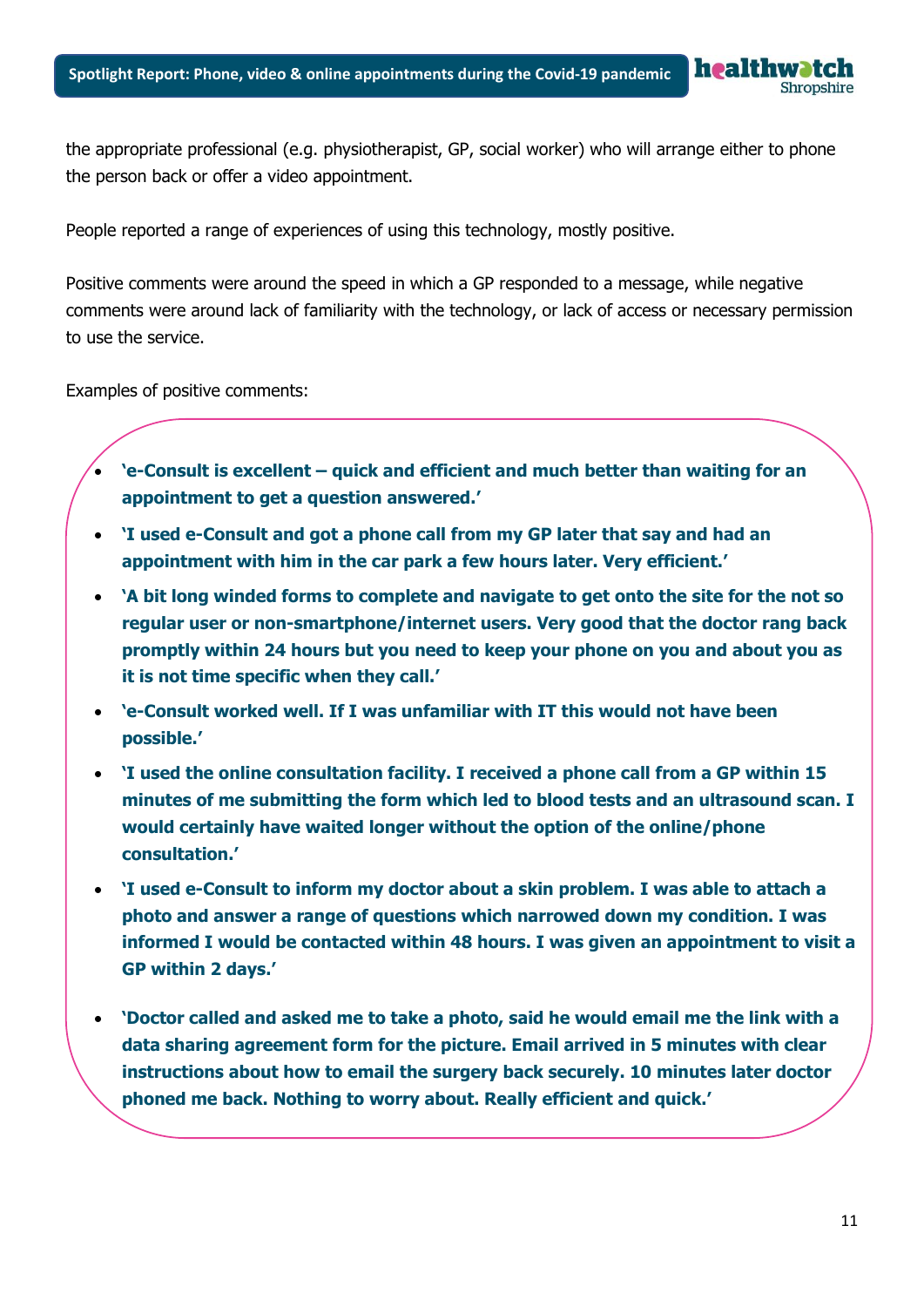

Example of a negative comment:

• **'Upon trying to book an e-Consult it became apparent the permissions or account setting weren't in place, even if I wanted to I could not (and cannot) book through this system.'**

#### • **Video appointments**

Video appointments need both the doctor or other professional and the patient to have access to a computer, laptop, tablet or mobile phone with a camera and sound so they can see and hear each other. The equipment also needs to be able to connect to the internet and have a strong signal so the connection does not break or become too slow. They will need access to the same software, e.g. Zoom, MS Teams, Skype, FaceTime.

The main concern we heard from people, including professionals, was that many people do not have the technical skills necessary to make use of these kinds of appointments, e.g.:

- **'There seemed to be a massive gap between those who could use technology and those that could not. The lack of technical skills came to the forefront. There is a need for assistance to use remote appointments and a need to help someone learn the skills. We often found that as volunteers visited so these situations were identified and people assisted.'** (Shropshire Council Food Parcel Coordinator)
- **'I'm over 90 and I don't like it. I do not like Zoom it doesn't feel suitable for older people. I don't like to speak over the phone because I'm hard of hearing. Face-toface is better. They wanted me to take a picture of my nose. I can't do that myself, no phone or camera. I can't do digital and computers without the help of my family so it's not suitable for older people like me.'**
- **'Many elderly who are managing alone are unable to use email or websites. Many find it difficult even to get through on the telephone. True, some 90-year old's are computer literate but the majority I believe are not. Not only the elderly are having problems, I know off many younger people who are just giving up contacting their local surgeries. I hope the planned way forward is not just a huge cost cutting exercise.'** (Age UK Volunteer)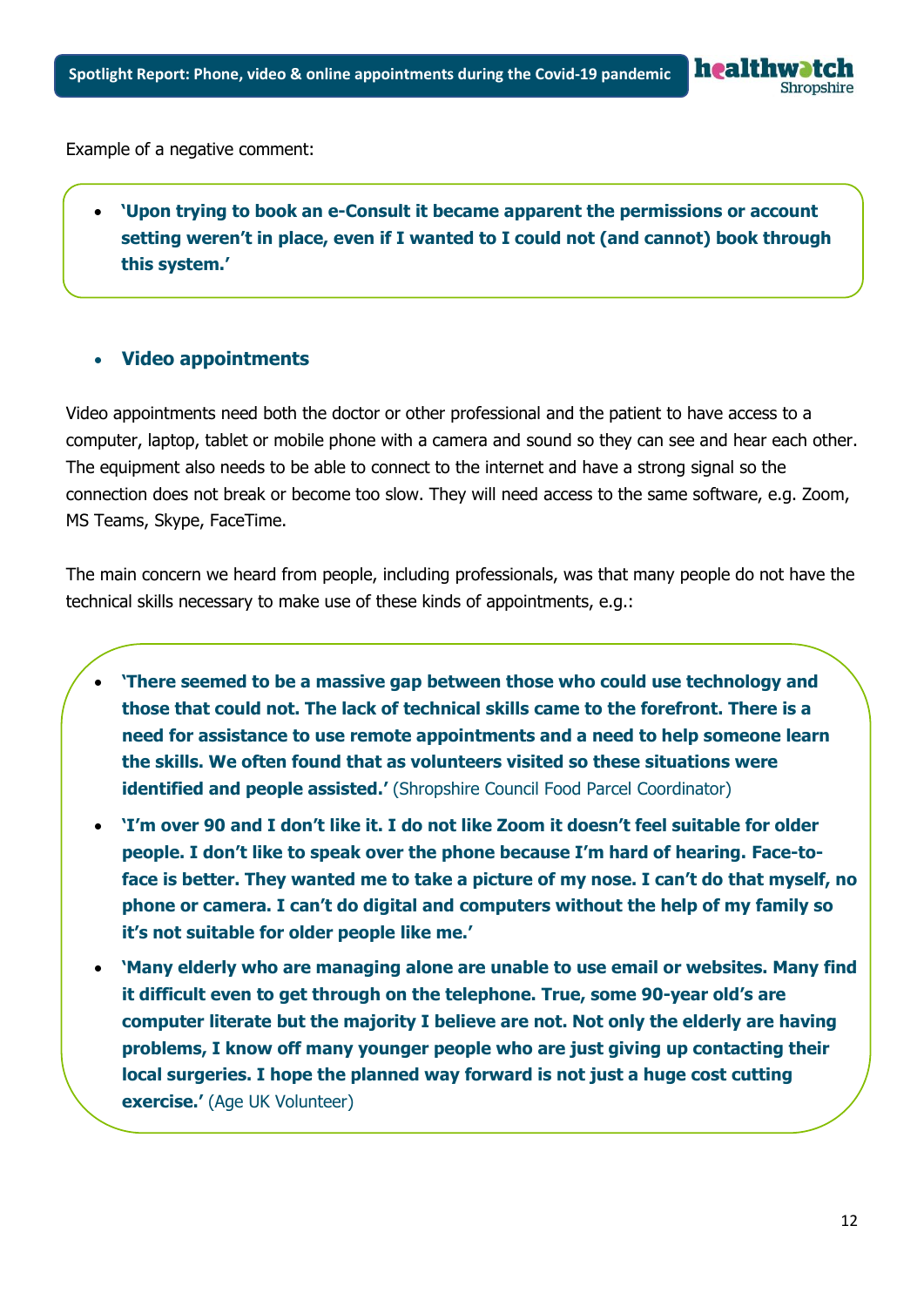We also heard that video appointments can be particularly challenging from people with a cognitive impairment such as Dementia or other disability and staff would appreciate training into how best involve them in these discussions:

• **'I have been helping to run Zoom meetings for people living with Dementia and their carers. I have noticed that carers have to work particularly hard to help their loved one engage with a screen. We need to understand how to facilitate involvement. Some people are disadvantaged by the use of technology while others can benefit.'** (Professional from The Alzheimer's Society).

A deaf professional told us:

• **'I work in social care and I have to do video calls to clients – let me tell you what it is like for me. I have to put up with fuzzy pictures, tell the client to lift their head so I can lipread, tell them to stop walking around, etc. You are now looking to see whether this is a way forward for future appointments? Not only do we have to struggle with technology that is at best poor quality, but users are not Deaf Aware.'** (Social care worker)

Some people who had received a phone appointment told us a video appointment would have been better to help with their diagnosis if the technology had been available and the necessary arrangements made, for example:

• **'I love the idea of video consultancy, but I would need to have a fixed time and date, so the doctor, nurse would need to prearrange this by email.' (Person with Autism)** 

Some recognized they would need help to make this work for them, e.g.:

• **'RSH Dermatologist did outpatient clinic reviews by phone. Video calls in future might be helpful to see skin conditions. Would be able to use video contact as long as technology was compatible and clearly explained, e.g. apps to download, etc.'**

We heard from one person who felt that systems were not yet in place for 'virtual' appointments to work well:

• **'I think the triage process loses things in translation and the system is not quite there yet.'**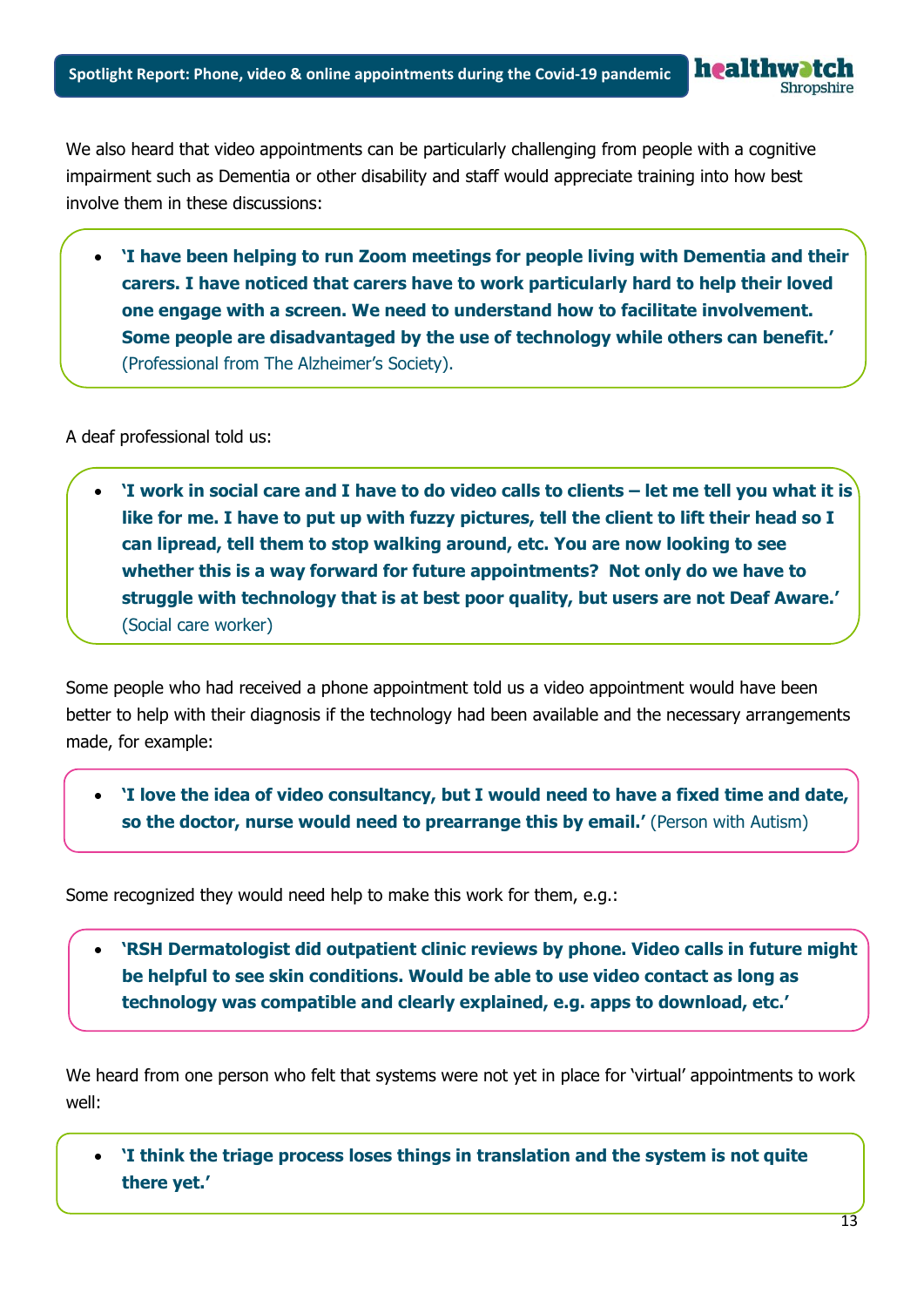## **Recommendations to health and social care services:**

- 1. Inform the public that phone, video and on-line appointments are being used to triage patients and make sure people receive a face-to-face appointment if it is necessary and with the most appropriate professional, e.g. doctor, nurse, social worker.
- 2. Fully implement the NHS Accessible Information Standard to make sure the communication needs and preferences of all people and their carers (if relevant) are known, recorded, shared across services and acted upon.
- 3. Provide the public with clear information and instructions about how to set up and use the software needed to access video appointments and electronic consultations (e.g. e-Consult, the NHS App). This information should also be available in Easy Read.
- 4. Provide training for professionals about how to manage a phone or video consultation/meeting to make sure people have the opportunity to share any concerns and ask questions.
- 5. Share the Healthwatch England guidance on 'Getting the most out of the virtual health and care experience' which gives tips for the public and professionals. The guidance is available at [https://www.healthwatchshropshire.co.uk/advice-and-information/2020-08-03/getting-most-out](https://www.healthwatchshropshire.co.uk/advice-and-information/2020-08-03/getting-most-out-virtual-health-and-care-experience)[virtual-health-and-care-experience](https://www.healthwatchshropshire.co.uk/advice-and-information/2020-08-03/getting-most-out-virtual-health-and-care-experience)

## **Response from Shropshire Clinical Commissioning Group (CCG)**

Shropshire CCG welcomes this Healthwatch report on phone, video and on-line appointments during the Covid-19 Pandemic in Shropshire and would like to thank all patients and professionals who provided valuable feedback.

The report offers an insight into the good work being done across the county and highlights the benefits of using innovative Digital Transformation Solutions within general practice during the pandemic. It also helps to identify ways in which we can improve the service we provide to our patients, particularly around ensuring the public are well-informed of the current triage process that has replaced traditional patient appointments, and educating patients on how to use the digital technologies that are currently being used.

We will continue to encourage GP practices to access training for clinicians providing digital consultations and to share good practice. We have shared national resources including the top tips from the Healthwatch England guidance on getting the most out of the virtual health and care experience, and will continue to encourage learning in this area. The CCG has also reminded practices of the legal requirement to follow the NHS Accessible Information Standard, in order to support the needs of all patients, service users, carers and parents with a disability, impairment or sensory loss.

Ensuring patients have access to high quality care is at the forefront of everything we do and our practices work hard to provide a safe service that patients feel confident to use. Virtual appointments

healthwatc